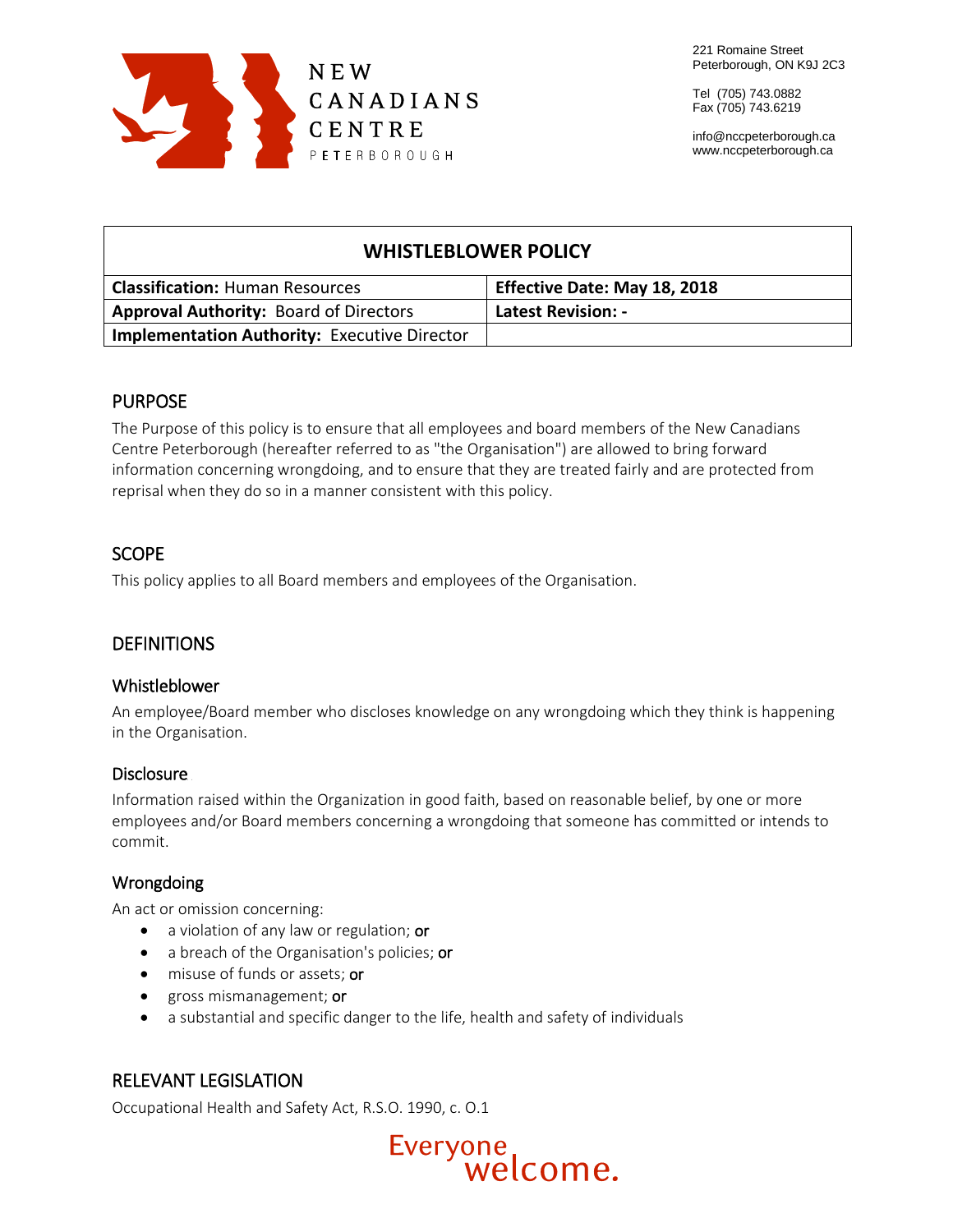

**NEW** CANADIANS CENTRE PETERBOROUGH

221 Romaine Street Peterborough, ON K9J 2C3

Tel (705) 743.0882 Fax (705) 743.6219

info@nccpeterborough.ca www.nccpeterborough.ca

Access to Information Act (R.S.C., 1985, c. A-1) Canadian Human Rights Act (R.S.C., 1985, c. H-6) Canadian Charter of Rights and Freedoms, Constitution Act 1982 Criminal Code (R.S.C., 1985, c. C-46) Financial Administration Act (R.S.C., 1985, c. F-11)

# **RESPONSIBILITIES**

## Executive Director

The Executive Director is responsible for promoting a culture of open communication within the Organisation where issues and concerns can easily be dealt with in the normal interaction between employees and their managers. The Executive Director or delegate is responsible for establishing internal mechanisms to manage the disclosure of wrongdoing and to inform all employees of this policy. The Executive Director is also responsible for ensuring that disclosures are reviewed in a timely fashion and investigated when required, and that prompt, appropriate action is taken to correct the situation and protect from reprisal the employees who disclose wrongdoing in good faith.

## Board Chair

The Board Chair is responsible for promoting a culture of open communication within the board. The Board Chair is also responsible for ensuring that disclosures to the board are reviewed in a timely fashion and investigated when required, and that prompt, appropriate action is taken to correct the situation and protect from reprisal board members who disclose wrongdoing in good faith.

## Employees and Board Members

Employees and Board Members are responsible for following the internal processes established to raise instances of wrongdoing and respecting the reputation of individuals by not making trivial or vexatious disclosures of wrongdoing or, by making disclosures in bad faith. All individuals have a responsibility to report health and safety violations.

## POLICY AND PROCEDURES

#### Policy Statement

The Organisation is committed to protecting and supporting the dignity, wellbeing, career and reputation of employees and board members in the disclosure of Wrongdoing.

## **Guidelines**

No individual shall be subject to any reprisal for having made a good faith disclosure in accordance with this policy. Reprisal may include any administrative and disciplinary measures.

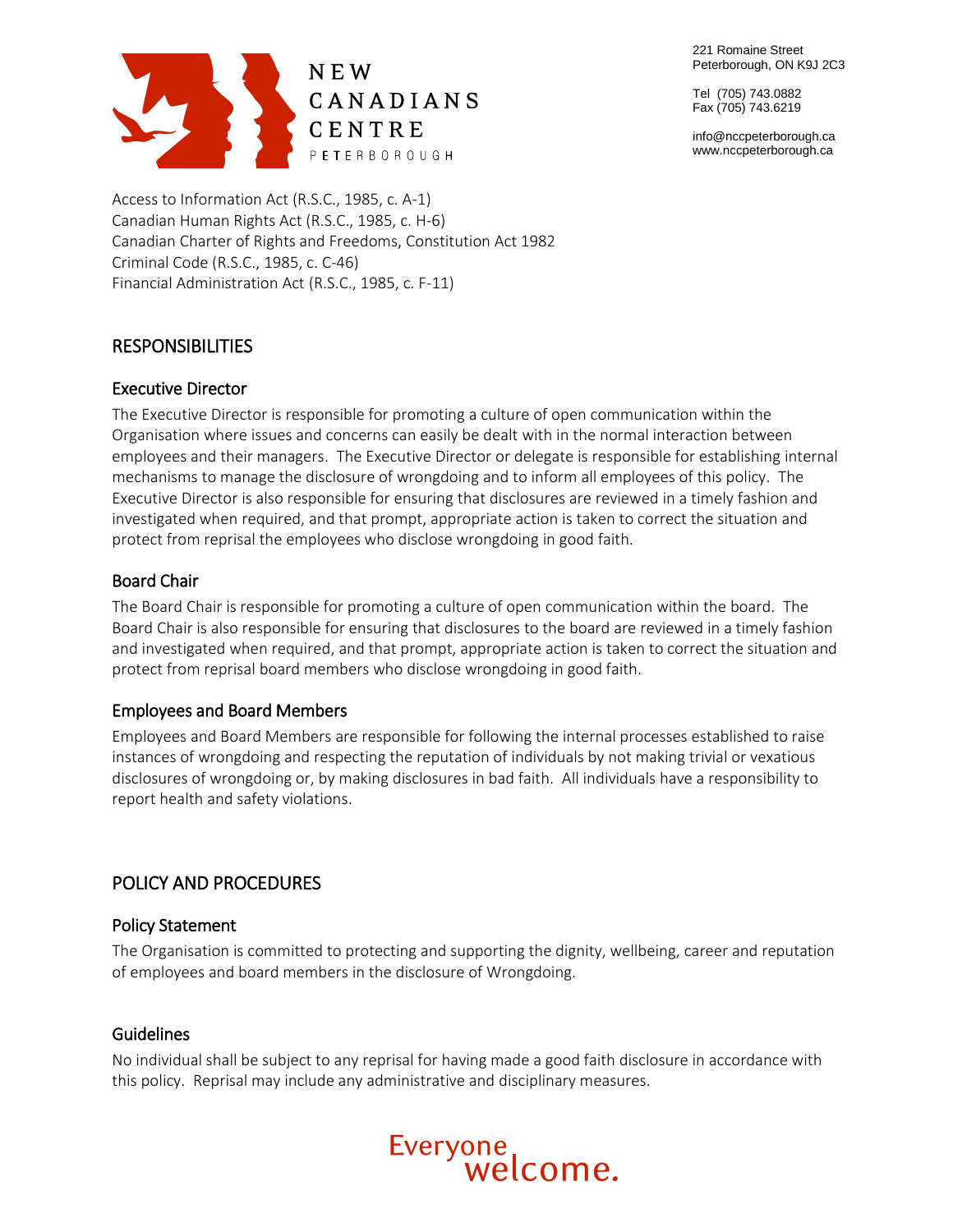



Tel (705) 743.0882 Fax (705) 743.6219

info@nccpeterborough.ca www.nccpeterborough.ca

Employees who believe they are subject to reprisal as a direct consequence of having made a disclosure in accordance with this policy may complain to the Executive Director, or to the Board Chair in the case where the original disclosure was made directly to the Executive Director.

The Organisation will conduct an investigation into the alleged Wrongdoing in accordance with the principles of fairness and natural justice.

Confidentiality, within the intent of this policy, is subject to the provisions of the *Privacy Act* and *Access to Information Act*.

Disclosure of any information concerning criminal activity or action should be referred to proper authorities for investigation.

### Procedures

Individuals who become aware that a wrongdoing has been committed or will be committed should first attempt to raise the matter using the usual reporting relationship (e.g. Staff to Coordinators, Coordinators to Directors, Directors to the Executive Director, and the Executive Director to the Board).

What follows is the basic process that will be followed when an individual decides to disclose information concerning wrongdoing. Each step should be completed promptly. All steps should normally be completed within six months or less. The nature of certain disclosures might require very prompt, sometimes immediate, action.

#### Disclosure of wrongdoing

Employees should disclose the information to the Executive Director. Where the Executive Director is accused of wrongdoing, the information should be disclosed to the Board Chair. Board members should disclose information to the Board Chair or, where the Board Chair is accused of wrongdoing, to the Secretary. The person to whom the disclosure is made will hereafter be referred to as "the Investigator".

The disclosure, preferably in writing, must include the nature of the wrongdoing, the name of the person alleged to have committed the wrongdoing; the date and description of the wrongdoing; and other pertinent information. The information should be as precise and concise as possible.

Any disclosures made in accordance with this policy shall be documented in an employee's file or, for board members, in the minutes of the meeting in which it was disclosed.

#### Screening and review of a disclosure

The Investigator will review the information and determine if there are sufficient grounds for further action. The disclosure may be rejected if it is determined that it is trivial and vexatious; fails to allege or give adequate particulars of a wrongful act, or if it is determined that it was not given in good faith or on the basis of reasonable belief.

The Investigator will inform the individual accused of wrong doing in writing of whether the investigation will proceed further. If the Investigator decides to proceed further, they will decide, from the nature and